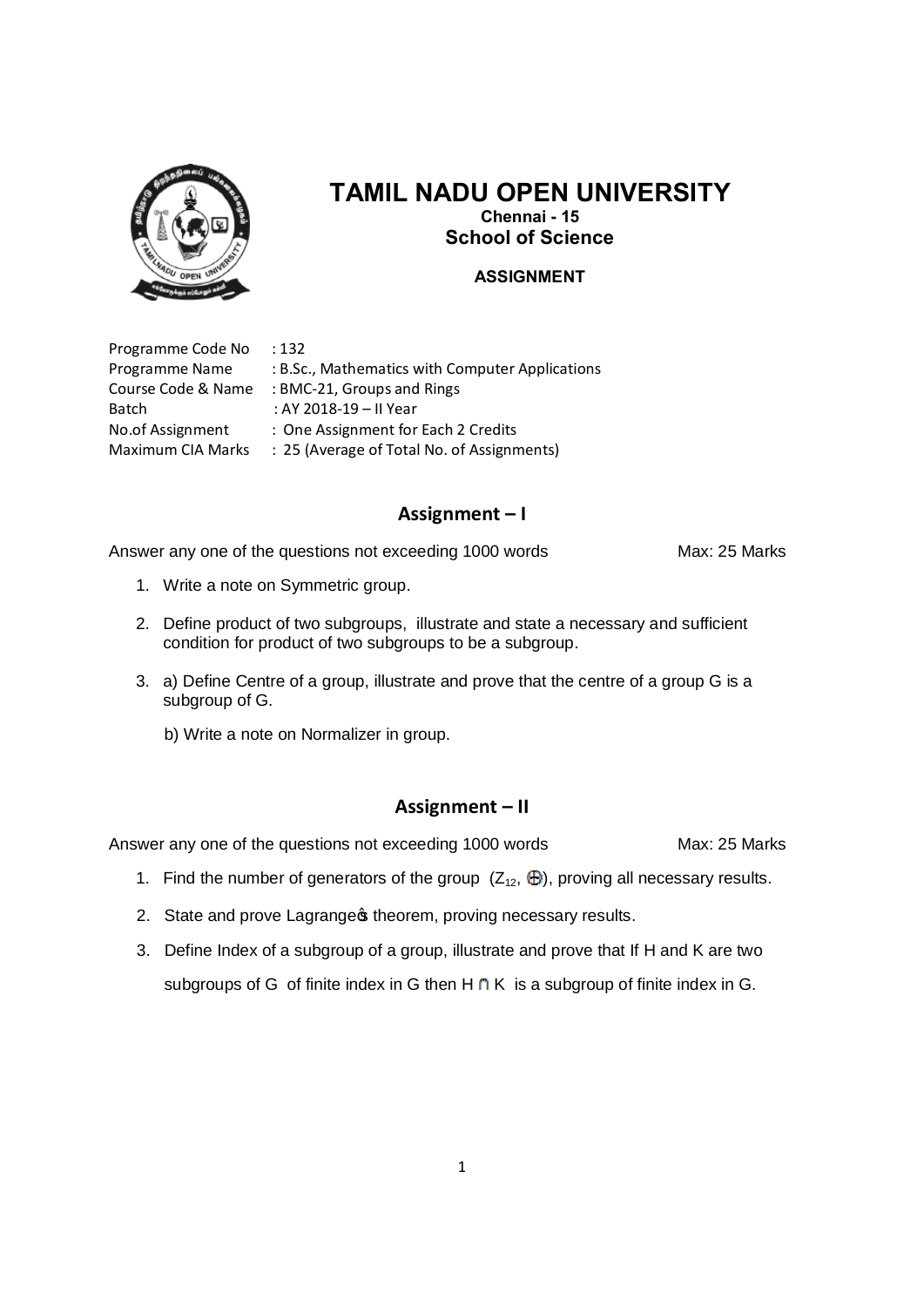## **Assignment – III**

Answer any one of the questions not exceeding 1000 words Max: 25 Marks

- 1. State and prove Cayley **Theorem.**
- 2. State and prove the fundamental theorem of homomorphism on groups.
- 3. a) Define a field, give example and prove that any finite integral domain is a field.
	- b) Prove that a finite commutative ring R without zero-divisors is a field.

## **Assignment – IV**

Answer any one of the questions not exceeding 1000 words Max: 25 Marks

- 1. State and prove the fundamental theorem of homomorphism on rings.
- 2. Show that any integral domain D can be embedded in a field F and every element of F can be expressed as a quotient of two element of D.
- 3. Prove that any Euclidean domain R is a unique factorization domain.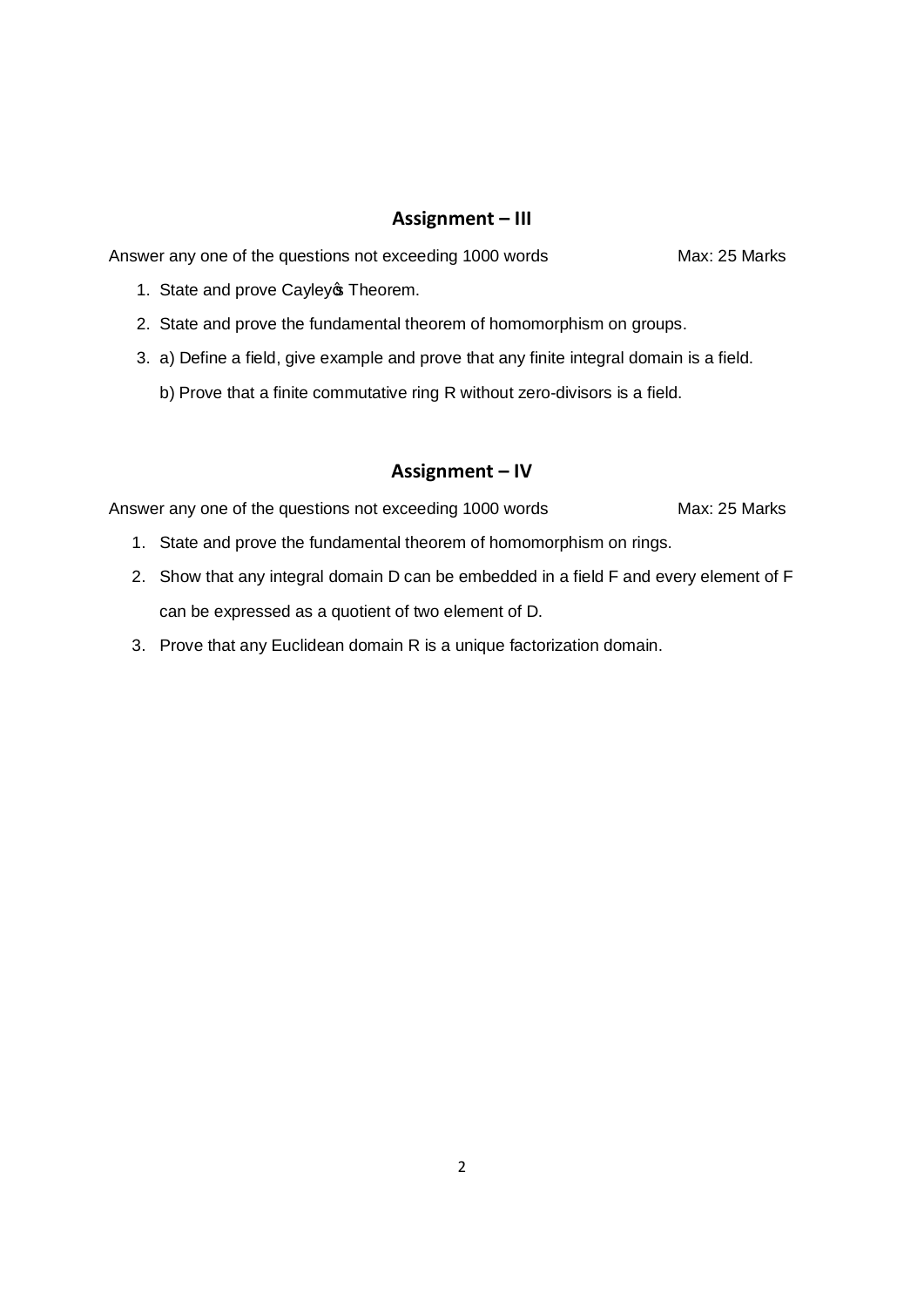

# **TAMIL NADU OPEN UNIVERSITY Chennai - 15**

**School of Science**

#### **ASSIGNMENT**

Programme Code No : 132

Programme Name : B.Sc., Mathematics with Computer Applications Course Code & Name : BMC-22, Classical Algebra and Numerical Methods Batch : AY 2018-19 – II Year No.of Assignment : One Assignment for Each 2 Credits Maximum CIA Marks : 25 (Average of Total No. of Assignments)

#### **Assignment – I**

Answer any one of the questions not exceeding 1000 words Max: 25 Marks

1. Sum the series  $\sum_{n=0}^{\infty} \frac{(n+1)^n}{n!} x^n$ 

2. Find the condition that the roots of the equation  $ax^3 + 3bx^2 + 3cx + d = 0$  may be in Geometric Progression and hence solve the equation  $27x^3 + 42x^2$ ,  $28x - 8 = 0$ .

3. Show that the sum of the ninth powers of the roots of the equation  $x^3 + 3x + 9 = 0$  is zero.

#### **Assignment – II**

Answer any one of the questions not exceeding 1000 words Max: 25 Marks

- 1 If  $\alpha, \beta, \gamma$  are the roots of the equation  $x^3$ .  $7x + 7 = 0$ , find  $\frac{1}{\alpha^4} + \frac{1}{\beta^4} + \frac{1}{\gamma^4}$ .
- 2. Solve the equation  $x^5 + 4x^4 + x^3 + x^2 + 4x + 1 = 0$ .
- 3. .Solve the equation  $x^4$   $4x^3 + 4x^2 + x$  2 = 0 by finding the rational roots.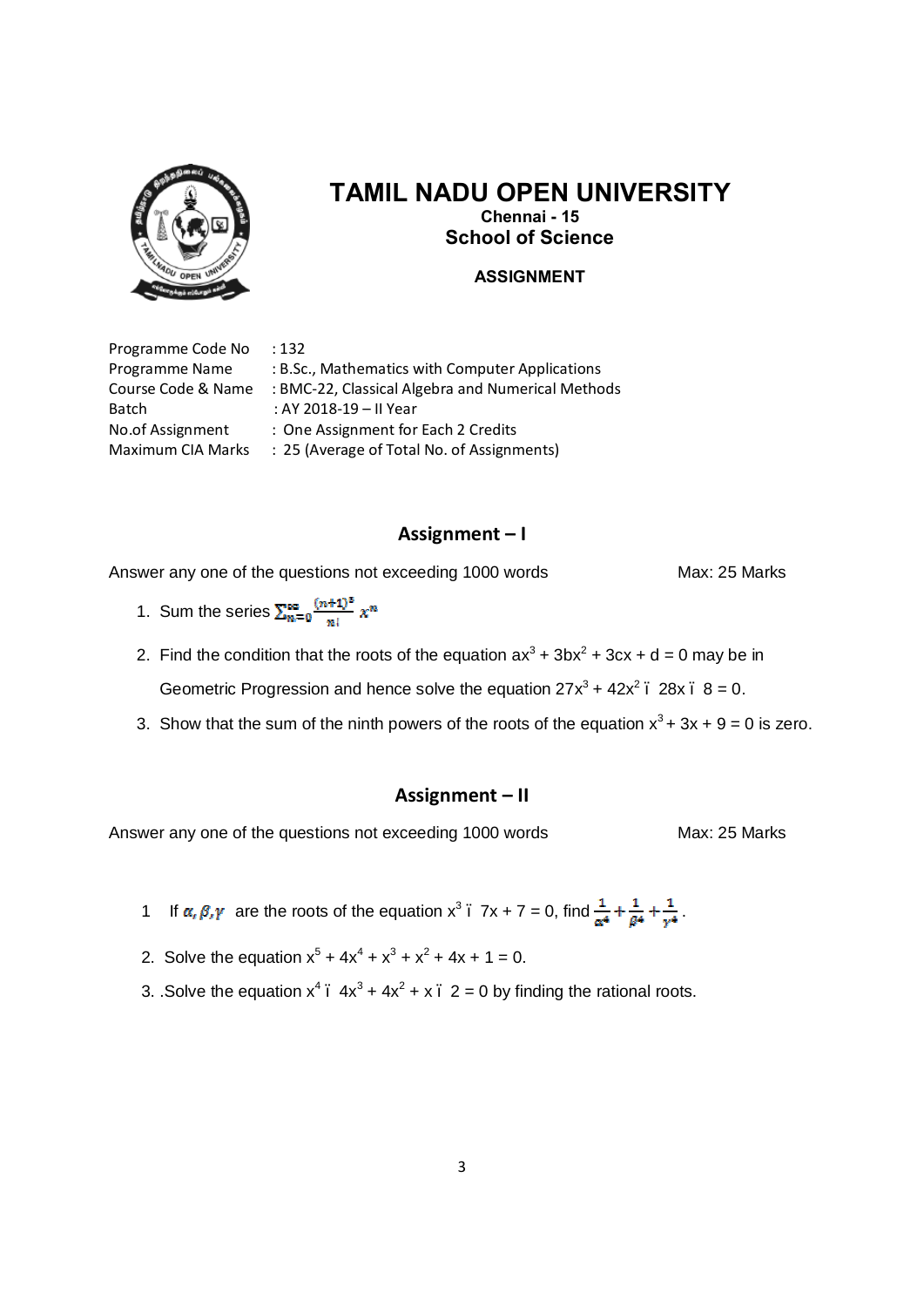# **Assignment – III**

| Answer any one of the questions not exceeding 1000 words | Max: 25 Marks |
|----------------------------------------------------------|---------------|
|----------------------------------------------------------|---------------|

1 Applying Lagrange of formula, find a cubic polynomial which approximates the following data and hence find y(1).

- 2. Evaluate  $\int_1^3 \frac{1}{x} dx$  by Simpson $\infty$  rule with 4 strips and 8 strips respectively.
- 3. Given the differential equation  $\frac{dy}{dx} = \frac{x^2}{y^2+1}$  with y(0) = 0. Obtain y(0.25), y(0.5) and y(1.0)

correct to four decimal places by Picard is method of Successive approximations.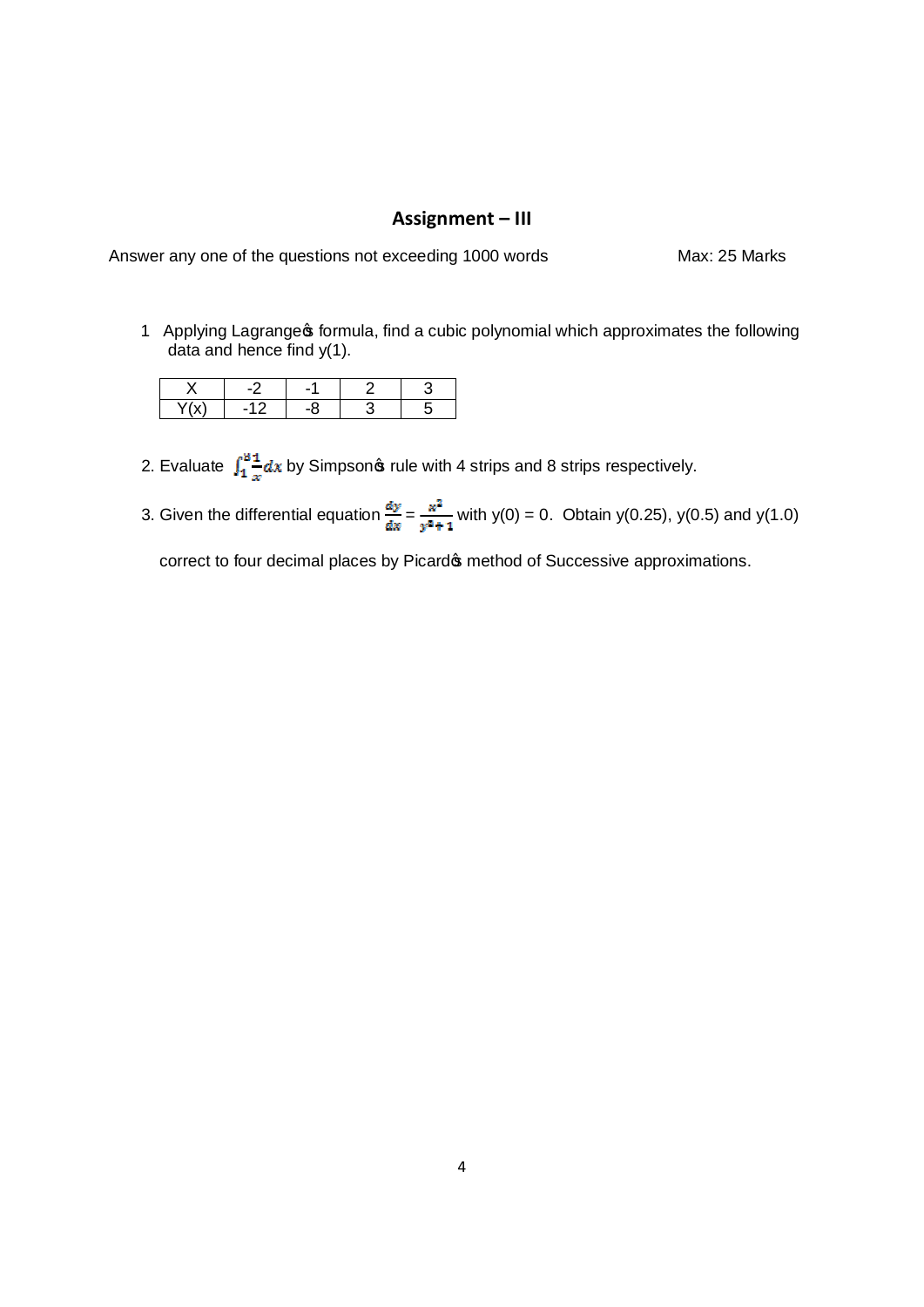

# **TAMIL NADU OPEN UNIVERSITY Chennai - 15**

**School of Science**

### **ASSIGNMENT**

Programme Code No : 132 Programme Name : B.Sc., Mathematics with Computer Applications Course Code & Name : BMC-23, Programming in C and C++ Batch : AY 2018-19 – II Year No.of Assignment : One Assignment for Each 2 Credits Maximum CIA Marks : 25 (Average of Total No. of Assignments)

# **Assignment – I**

Answer any one of the questions not exceeding 1000 words

- 1. Explain Control statements available in C.
- 2. Write a note on Storage Class.
- 3. Write a note on a) Polymorphism b) Function overloading

#### **Assignment – II**

Answer any one of the questions not exceeding 1000 words

- 1 Explain User defined functions in C.
- 2. Write a note on Arrays in C.
- 3. Write a note on Structures and unions in C.

#### **Assignment – III**

Answer any one of the questions not exceeding 1000 words

- 1. Write a program to read a quadratic equation and print the roots using function.
- 2. Write C functions (i) to read a mXn matrix (ii) to print a mXn matrix (iii) to find the sum of two matrix. Use it in the main program to read two matrix and to print their sum if possible.